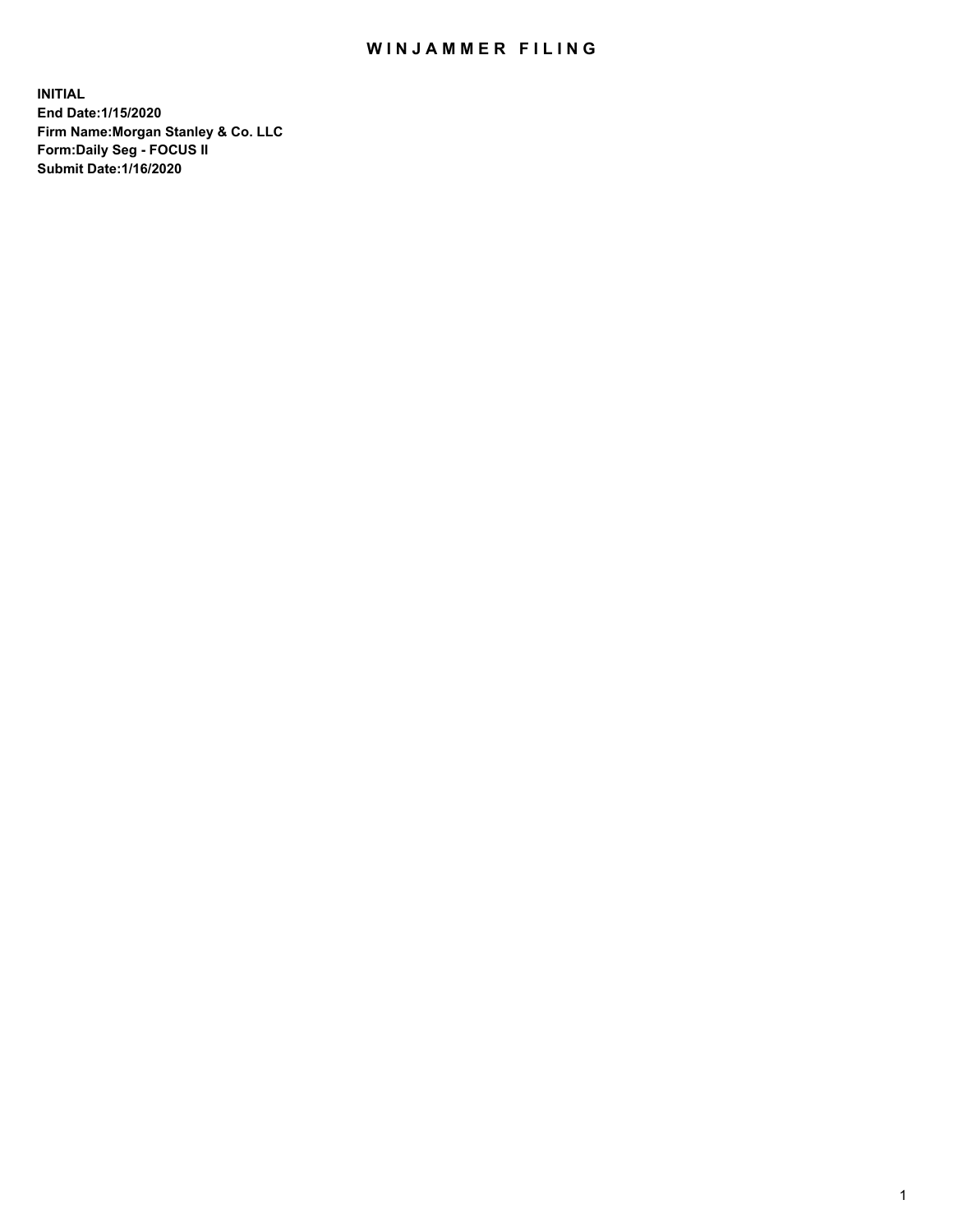**INITIAL End Date:1/15/2020 Firm Name:Morgan Stanley & Co. LLC Form:Daily Seg - FOCUS II Submit Date:1/16/2020 Daily Segregation - Cover Page**

| Name of Company                                                                                                                                                                              | Morgan Stanley & Co. LLC         |
|----------------------------------------------------------------------------------------------------------------------------------------------------------------------------------------------|----------------------------------|
| <b>Contact Name</b>                                                                                                                                                                          | <b>Ikram Shah</b>                |
| <b>Contact Phone Number</b>                                                                                                                                                                  | 212-276-0963                     |
| <b>Contact Email Address</b>                                                                                                                                                                 | Ikram.shah@morganstanley.com     |
| FCM's Customer Segregated Funds Residual Interest Target (choose one):<br>a. Minimum dollar amount: ; or                                                                                     | 235,000,000                      |
| b. Minimum percentage of customer segregated funds required:% ; or<br>c. Dollar amount range between: and; or<br>d. Percentage range of customer segregated funds required between: % and %. | <u>0</u><br><u>0 0</u><br>00     |
| FCM's Customer Secured Amount Funds Residual Interest Target (choose one):                                                                                                                   |                                  |
| a. Minimum dollar amount: ; or<br>b. Minimum percentage of customer secured funds required:%; or                                                                                             | 140,000,000<br><u>0</u>          |
| c. Dollar amount range between: and; or<br>d. Percentage range of customer secured funds required between:% and%.                                                                            | 0 <sub>0</sub><br>0 <sub>0</sub> |
| FCM's Cleared Swaps Customer Collateral Residual Interest Target (choose one):<br>a. Minimum dollar amount: ; or                                                                             | 92,000,000                       |
| b. Minimum percentage of cleared swaps customer collateral required:% ; or<br>c. Dollar amount range between: and; or                                                                        | <u>0</u><br>0 Q                  |
| d. Percentage range of cleared swaps customer collateral required between:% and%.                                                                                                            | 00                               |

Attach supporting documents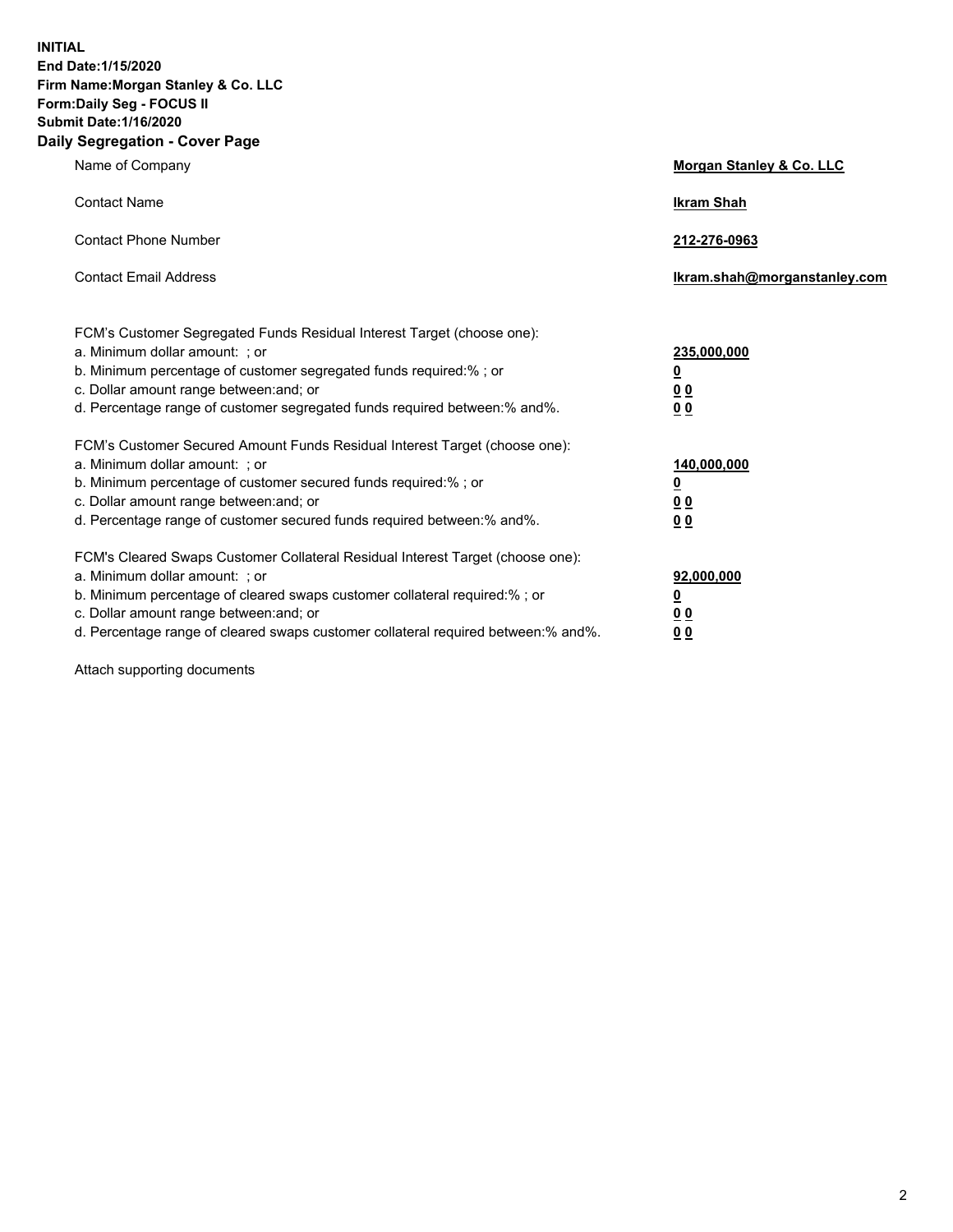## **INITIAL End Date:1/15/2020 Firm Name:Morgan Stanley & Co. LLC Form:Daily Seg - FOCUS II Submit Date:1/16/2020 Daily Segregation - Secured Amounts**

Foreign Futures and Foreign Options Secured Amounts Amount required to be set aside pursuant to law, rule or regulation of a foreign government or a rule of a self-regulatory organization authorized thereunder 1. Net ledger balance - Foreign Futures and Foreign Option Trading - All Customers A. Cash **3,107,758,891** [7315] B. Securities (at market) **2,129,281,693** [7317] 2. Net unrealized profit (loss) in open futures contracts traded on a foreign board of trade **124,377,408** [7325] 3. Exchange traded options a. Market value of open option contracts purchased on a foreign board of trade **4,278,604** [7335] b. Market value of open contracts granted (sold) on a foreign board of trade **-9,707,281** [7337] 4. Net equity (deficit) (add lines 1. 2. and 3.) **5,355,989,315** [7345] 5. Account liquidating to a deficit and account with a debit balances - gross amount **67,489,470** [7351] Less: amount offset by customer owned securities **-67,048,217** [7352] **441,253** [7354] 6. Amount required to be set aside as the secured amount - Net Liquidating Equity Method (add lines 4 and 5) **5,356,430,568** [7355] 7. Greater of amount required to be set aside pursuant to foreign jurisdiction (above) or line 6. FUNDS DEPOSITED IN SEPARATE REGULATION 30.7 ACCOUNTS 1. Cash in banks A. Banks located in the United States **520,644,778** [7500] B. Other banks qualified under Regulation 30.7 **501,844,549** [7520] **1,022,489,327** [7530] 2. Securities A. In safekeeping with banks located in the United States **222,485,719** [7540] B. In safekeeping with other banks qualified under Regulation 30.7 **0** [7560] **222,485,719** [7570] 3. Equities with registered futures commission merchants A. Cash **10,050,228** [7580] B. Securities **0** [7590] C. Unrealized gain (loss) on open futures contracts **6,464,500** [7600] D. Value of long option contracts **0** [7610] E. Value of short option contracts **0** [7615] **16,514,728** [7620] 4. Amounts held by clearing organizations of foreign boards of trade A. Cash **0** [7640] B. Securities **0** [7650] C. Amount due to (from) clearing organization - daily variation **0** [7660] D. Value of long option contracts **0** [7670] E. Value of short option contracts **0** [7675] **0** [7680] 5. Amounts held by members of foreign boards of trade A. Cash **2,266,909,548** [7700] B. Securities **1,906,795,974** [7710] C. Unrealized gain (loss) on open futures contracts **117,912,909** [7720] D. Value of long option contracts **4,278,604** [7730] E. Value of short option contracts **-9,707,281** [7735] **4,286,189,754** [7740] 6. Amounts with other depositories designated by a foreign board of trade **0** [7760] 7. Segregated funds on hand **0** [7765] 8. Total funds in separate section 30.7 accounts **5,547,679,528** [7770] 9. Excess (deficiency) Set Aside for Secured Amount (subtract line 7 Secured Statement Page 1 from Line 8) 10. Management Target Amount for Excess funds in separate section 30.7 accounts **140,000,000** [7780]

11. Excess (deficiency) funds in separate 30.7 accounts over (under) Management Target **51,248,960** [7785]

**0** [7305]

**5,356,430,568** [7360]

**191,248,960** [7380]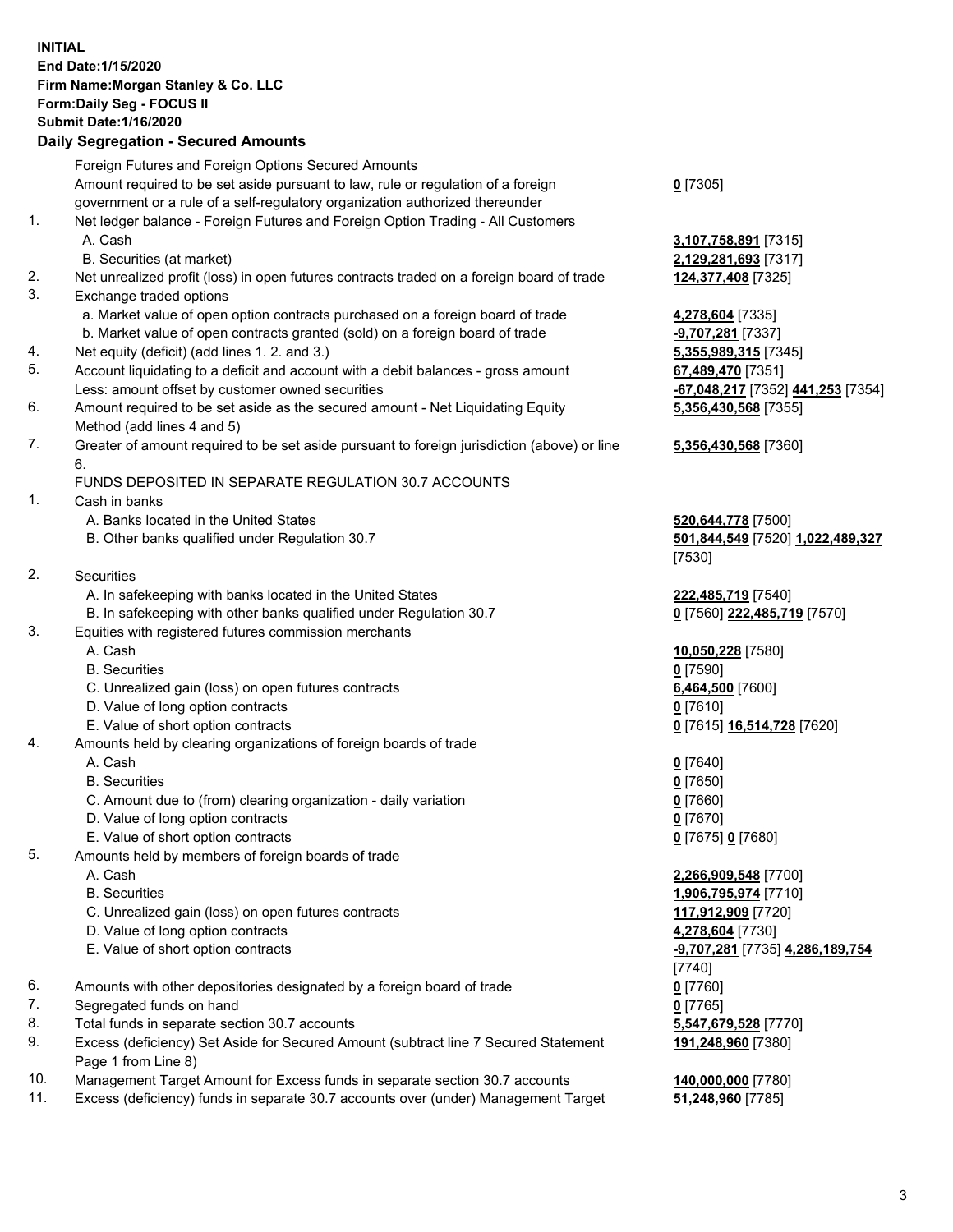**INITIAL End Date:1/15/2020 Firm Name:Morgan Stanley & Co. LLC Form:Daily Seg - FOCUS II Submit Date:1/16/2020 Daily Segregation - Segregation Statement** SEGREGATION REQUIREMENTS(Section 4d(2) of the CEAct) 1. Net ledger balance A. Cash **9,236,292,622** [7010] B. Securities (at market) **6,075,607,747** [7020] 2. Net unrealized profit (loss) in open futures contracts traded on a contract market **1,850,489,295** [7030] 3. Exchange traded options A. Add market value of open option contracts purchased on a contract market **391,653,729** [7032] B. Deduct market value of open option contracts granted (sold) on a contract market **-329,712,141** [7033] 4. Net equity (deficit) (add lines 1, 2 and 3) **17,224,331,252** [7040] 5. Accounts liquidating to a deficit and accounts with debit balances - gross amount **185,506,946** [7045] Less: amount offset by customer securities **-183,467,165** [7047] **2,039,781** [7050] 6. Amount required to be segregated (add lines 4 and 5) **17,226,371,033** [7060] FUNDS IN SEGREGATED ACCOUNTS 7. Deposited in segregated funds bank accounts A. Cash **3,959,754,610** [7070] B. Securities representing investments of customers' funds (at market) **0** [7080] C. Securities held for particular customers or option customers in lieu of cash (at market) **844,697,285** [7090] 8. Margins on deposit with derivatives clearing organizations of contract markets A. Cash **7,395,980,967** [7100] B. Securities representing investments of customers' funds (at market) **0** [7110] C. Securities held for particular customers or option customers in lieu of cash (at market) **5,230,910,462** [7120] 9. Net settlement from (to) derivatives clearing organizations of contract markets **15,914,274** [7130] 10. Exchange traded options A. Value of open long option contracts **391,653,729** [7132] B. Value of open short option contracts **and the set of our of the set of our of the set of our of the set of the set of the set of the set of the set of the set of the set of the set of the set of the set of the set of th** 11. Net equities with other FCMs A. Net liquidating equity **3,130,143** [7140] B. Securities representing investments of customers' funds (at market) **0** [7160] C. Securities held for particular customers or option customers in lieu of cash (at market) **0** [7170] 12. Segregated funds on hand **0** [7150] 13. Total amount in segregation (add lines 7 through 12) **17,512,329,329** [7180] 14. Excess (deficiency) funds in segregation (subtract line 6 from line 13) **285,958,296** [7190]

- 15. Management Target Amount for Excess funds in segregation **235,000,000** [7194]
- 16. Excess (deficiency) funds in segregation over (under) Management Target Amount Excess

**50,958,296** [7198]